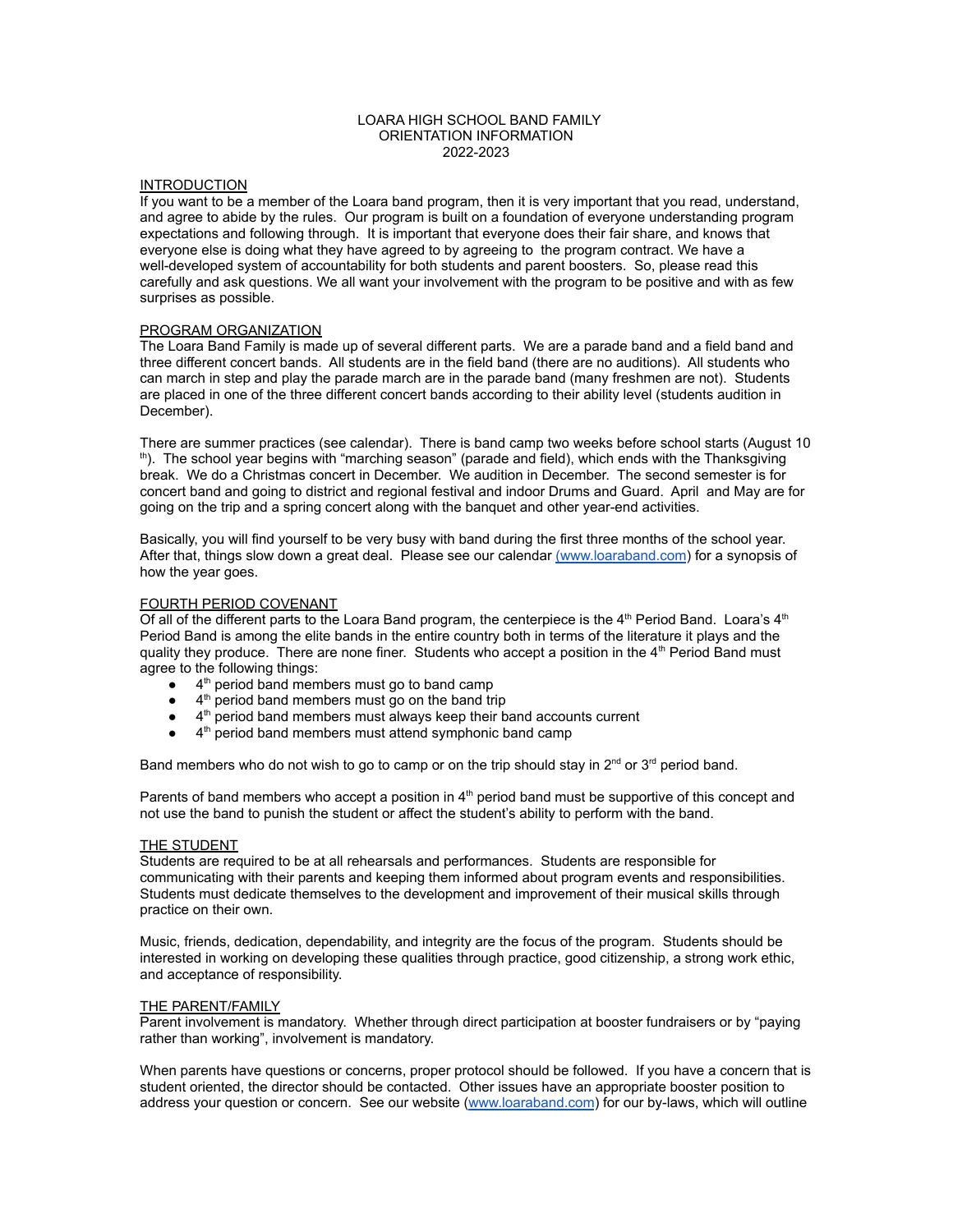our organization's structure and define areas of responsibility for you. Of course, you can always contact the Band Office (714-999-3677 ext 2111).

### BAND OFFICE/FAMILY ACCOUNT COORDINATOR

Since 1968, the Loara Band has been fortunate to have a volunteer parent work in the band office. This is an excellent resource for the families of our program.

These parents have always volunteered their time and are in the band office on a daily basis. They are there to answer your calls and help you with questions and concerns. If they don't have the answer you need, they know how to get it for you.

# THE LOARA BAND, COLOR GUARD, AND DANCE TEAM BOOSTER CLUB, INC.

The booster club exists to serve and support ALL of the students in the program. Membership in the booster club is free and automatic when your child signs up for the program. The booster club holds regular meetings, which you are encouraged to attend. The booster club is incorporated and is a 501-c3, non-profit and tax-exempt entity in the State of California. Boosters serve and support the needs of the students and are not a policy-making entity. They have autonomy and control over their structure, operating procedures, and the money that is earned through booster sponsored fund-raisers. Instructional staff and student related matters are not under the purview of the booster club.

### PARENT REPS

In totality, we are the Loara Band Family. But we are composed of several sub groups. These include the Band, the Color Guard, and the Drumline. Even though the Drumline is a part of the Band, they function on their own during much of the second semester. Each of these groups has a parent representative to the booster board. They advocate for their group and are a major source of communication between the booster club, the program families, and the band office. Without these reps in place and committed the group cannot function!

## YOUR FAMILY ACCOUNT

When you become a member of the band program, a "family account" is opened up for you automatically. Almost all of your financial transactions with the program will go through your "family account". It is called a "family account" because the money can be used by parents as well as students for trips and camps and anything that is program related.

The family account is there for your program related expenses. You can pay for camps, trips, attire, and even private lessons or instruments through your account. You cannot buy yearbooks, class rings, pay for prom, or other non-program related expenses through your account. You can access all of your information as well as Calendar and News updates through our charms program (More info on a separate sheet).

### COMMUNICATION

Communication is one of the most important aspects of a program like ours. The band has developed several ways of communicating with you and keeping you up to date in a timely manner.

General and Booster Board meetings are on the first Wednesday of the month. All meetings are open and everyone is encouraged to attend. Each time we have a performance (other than football games) a flier is produced which includes maps, schedules, and anything else you need to know and placed on the bookshelf by the door. The best source of communication is done through our Charms program. There, I will send weekly updates on Sunday's that outline the upcoming week. It is beyond important that each family member set up a charms account ASAP.

### TIME COMMITMENT

There are times when we are very busy, and there are times when we are not. The important thing is that you be aware of the fact that there will be occasions when the demand on your time will be more than you might be used to, and that you should be ready and willing to give the time it takes to be a member of our highly successful program. Perusing a calendar of events for the program will give you a good idea how our year goes. You can do that by accessing the Program's web site at [www.loaraband.com](http://www.loaraband.com) and clicking on the calendar page.

We are active throughout the summer, although summer activities are not required until we begin "band camp" (July 27<sup>th</sup>, 2022). The student section leader will contact you about "summer sectionals". You are encouraged to attend these sectionals unless you are out of town on vacation. They really help give you a head start. About two weeks before school starts, we begin what we call "band camp". All students wishing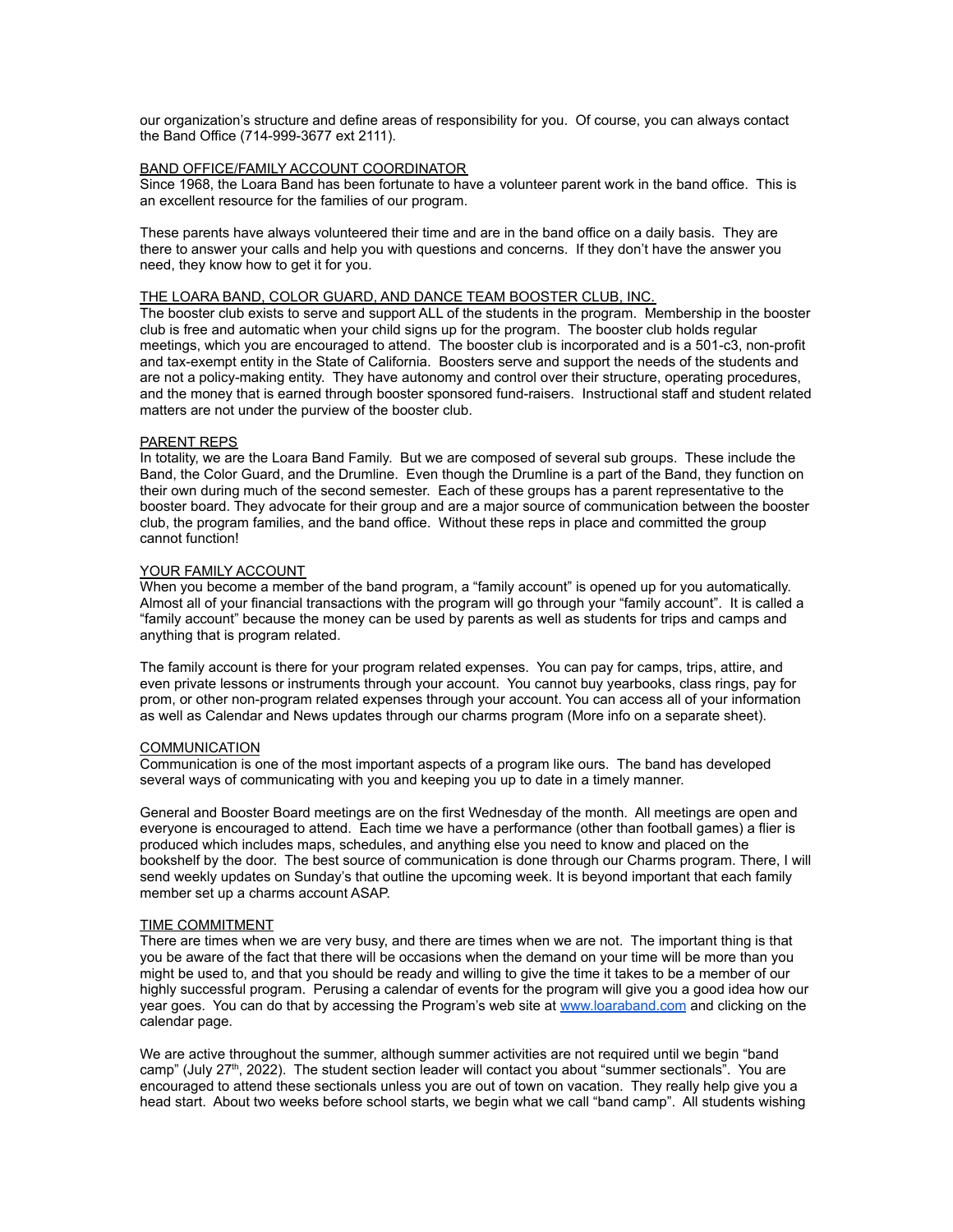to participate in the marching band portion of the program need to attend band camp. There will be more about band camp later in these materials.

Time management becomes an important issue when entering high school. There are so many more school and social activities available to the students than there were in junior high school. The Loara Band program supports students being involved in a variety of activities and structures its program with this in mind. Students are supported in their academic endeavors through an appropriate rehearsal schedule and calendar of events that allows a healthy and well-rounded lifestyle.

## FINANCIAL COMMITMENT

Full participation in the Band will cost about \$600 per year. This includes all camps, trips, clothing/uniform costs, and any other expenses. Drumline members who participate in the second semester "indoor competitions" will have added expenses, which will be explained at a special meeting at a later date.

Aside from the expenses related to being in band, all parents must contribute to the efforts of the booster club, which supports ALL of the students. While participating in booster activities is not a financial obligation per se, the boosters are responsible for raising the money that supports the general needs of the organization and is an important financial consideration and obligation.

#### FUNDRAISING

Booster club fundraisers meet the general needs of the program as represented in the annual budget, and your participation in their efforts is mandatory. Student/family fundraising, which is designed to help you offset the expenses related to being in the program, is voluntary.

The mandatory booster club fundraisers that meet the booster budget are detailed in other supplementary materials.

### UNIFORMS/ATTIRE

We need to have attire for three different kinds of performances. We need a uniform for marching in competitions, we need something to wear at more informal marching performances, and we need concert attire.

The Band provides the competitive marching uniform. There is a small/ fee for hemming the pants to a uniform length and general uniform maintenance including dry cleaning depending on usage. You must purchase the personal items that you would not want to share with others like shoes, gloves, and socks. The uniform stays at school and is checked out and back in before and after each competitive performance. We dry clean the uniforms in bulk for you, but you pay for the cleaning.

For non-competitive marching events you will need to have the Band's sweatshirt, t-shirt, and hat. These items along with long denim jeans and any kind of shoes are what we wear to many of our more informal performances. The order form for these items will be included with your registration materials.

We wear "black and white" formal attire to concert performances. Students will be given more specific instructions during the second semester, but it's basically semi formal/formal Black and White Concert Dress.

### BAND CAMP

Of all the things we do during the year, Band Camp would be the one thing that most of the students would single out as their favorite. This is also where the group bonds and becomes a family. Most of the group's traditions and foundations are established at band camp. Even though there is expense attached to the experience, it is well worth it. Students who do not go to camp take longer to assimilate fully into the group once school starts. By going to camp, your student will begin school with over 100 new friends and a sense of security and belonging that few freshmen experience as they enter high school, not to mention the performing skills they develop and music that is learned at camp. Going to camp in the mountains is not required, but is strongly recommended. Parents wishing to be chaperones at camp just need to contact the band office to get on the list